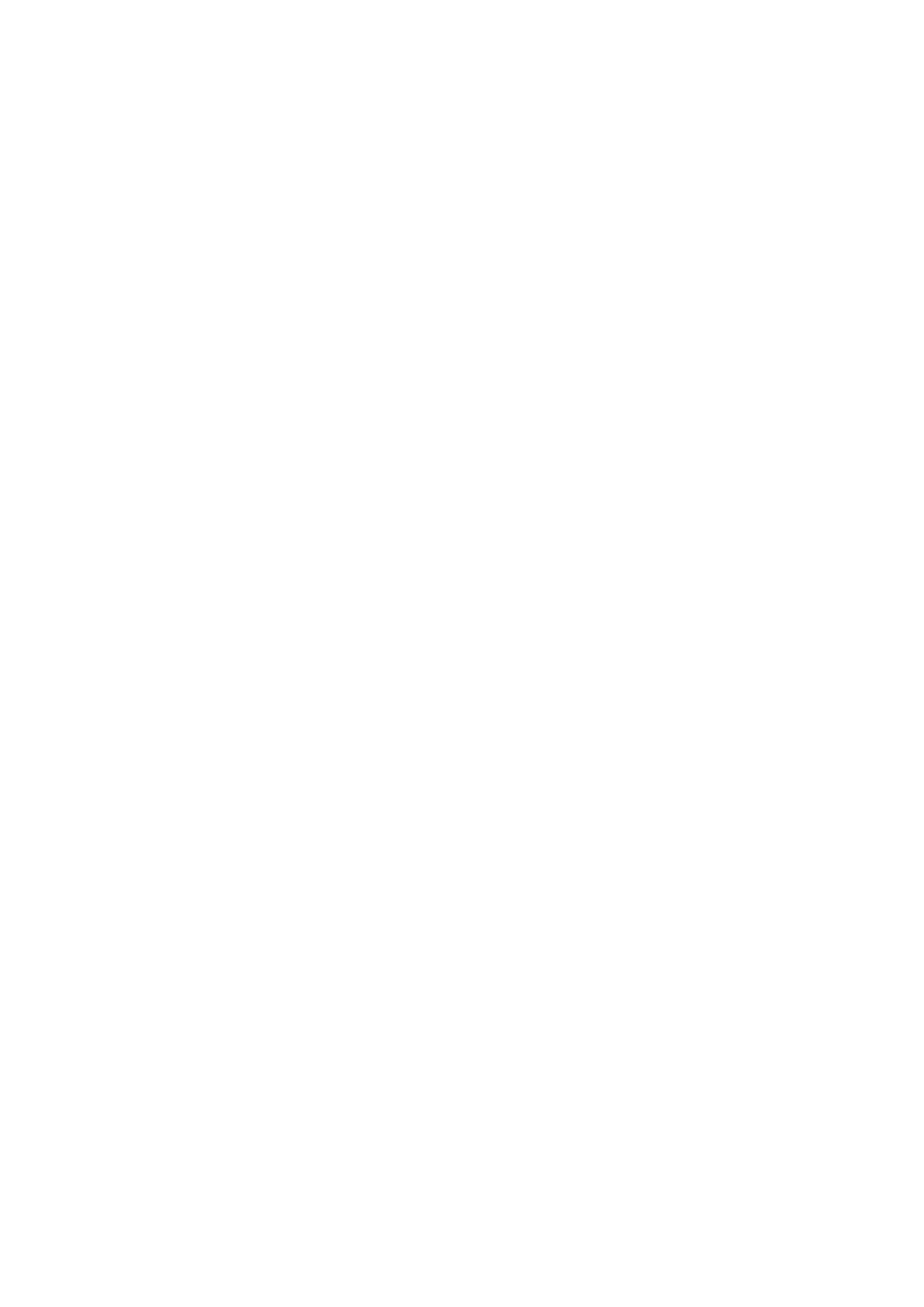Statutory Document No. 2019/0312



*Building Control Act 1991*

# **BUILDING CONTROL (APPROVED DOCUMENTS) (AMENDMENT) ORDER 2019**

| Laid before Tynwald:   | 16 July 2019 |
|------------------------|--------------|
| Coming into Operation: | 22 July 2019 |

The Department of Environment, Food and Agriculture makes the following Order under section 4(1), (4) and (5) of the Building Control Act 1991.

## <span id="page-2-0"></span>**1 Title**

This Order is the Building Control (Approved Documents) (Amendment) Order 2019.

#### <span id="page-2-1"></span>**2 Commencement**

This Order comes into operation on 22 July 2019. 1

## <span id="page-2-2"></span>**3 Interpretation**

In this Order, the "**substantive order**" means the Building Control (Approved Documents) Order 2019<sup>2</sup> .

## <span id="page-2-3"></span>**4 Schedule 3 to the substantive order substituted**

For Schedule 3 to the substantive order substitute the Schedule 3 specified in the Schedule to this Order.

**MADE 10 JULY 2019**

#### **GEOFFREY BOOT**

*Minister for Environment, Food and Agriculture*

 $\overline{a}$ 

<sup>1</sup> Section 37B of the Building Control Act 1991 specifies that orders shall be laid before Tynwald. <sup>2</sup> SD 2019/0279.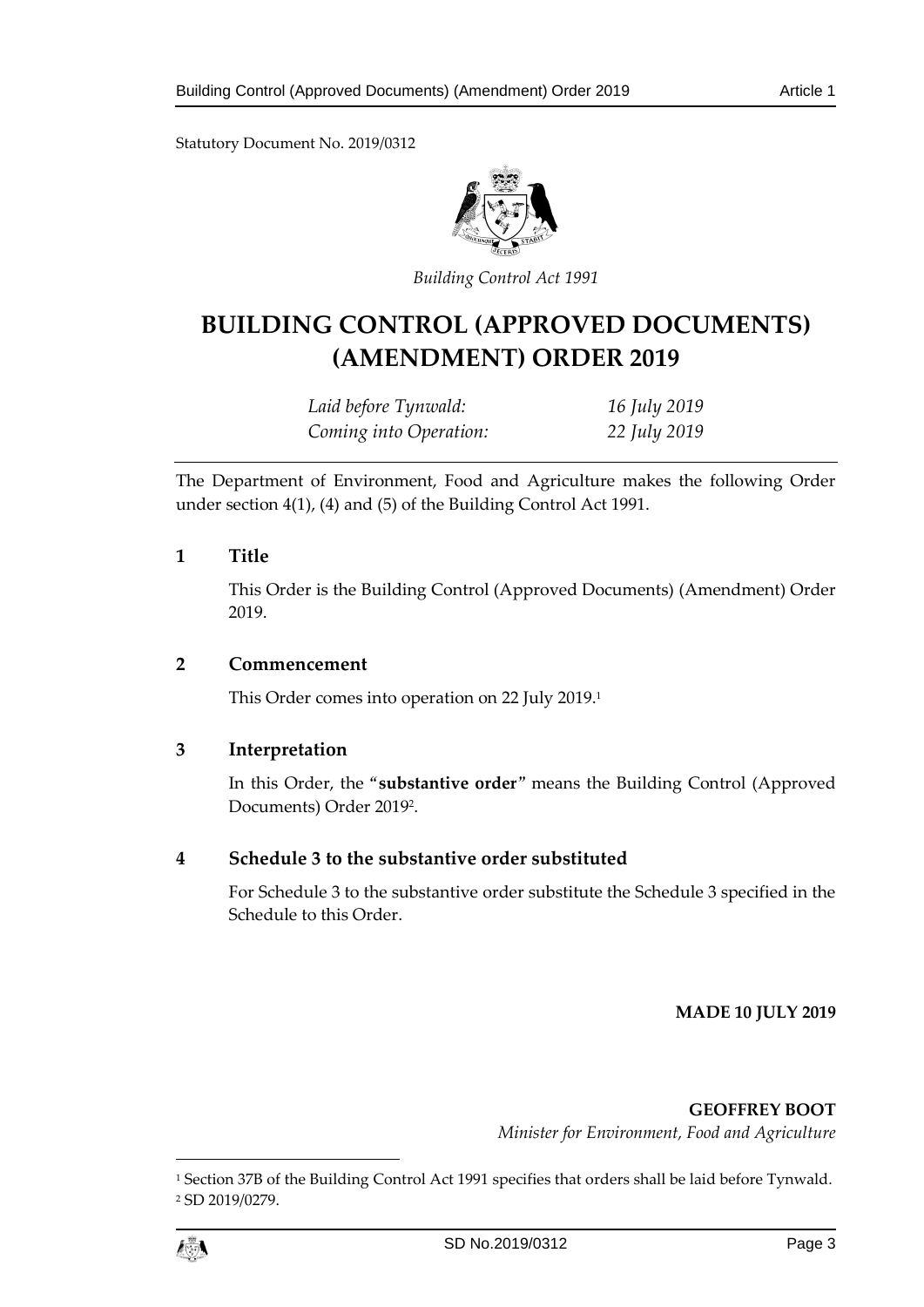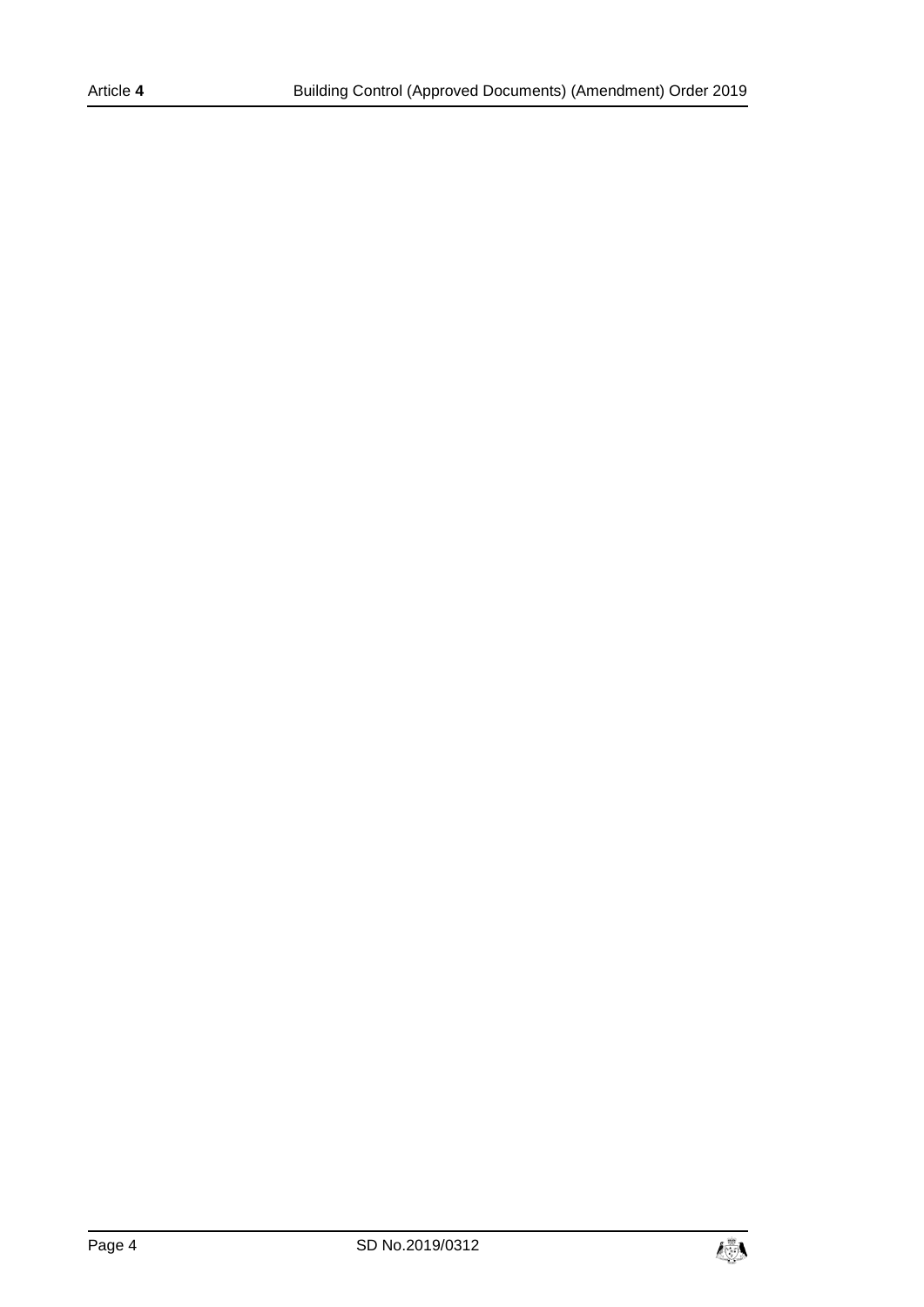#### **SCHEDULE**

[Article 4]

#### **«SCHEDULE 3**

### <span id="page-4-0"></span>REVISION TO APPROVED DOCUMENTS

#### [Article  $3(1)(a)$ ]

### <span id="page-4-1"></span>**Revision to Approved Documents L1A, L1B, L2A and L2B**

- (1) Any guidance issued with regard to the provision of energy performance certificates is to be disregarded.
- (2) If an alternative method of showing compliance with the Building Regulations 2014 is proposed, this must be in the form of a heat loss calculation for the proposed building or element of a structure in comparison with a notional building or element of a structure of a similar design and layout. Any heat loss from the proposed building or element of structure should be less than that of a notional building or element of structure. Energy generation from a sustainable source such as solar type panels or air / ground Heat Source Pump may be used to show compliance.
- (3) For the purposes of paragraphs 4 and 5 of Schedule 4 to the Building Regulations 2014 the target Standard Assessment Procedure value for a new building that is a dwelling is that specified in column B of the table to this Schedule when the plans are deposited with the building authority within the period specified in column A of the table to this Schedule.
- (4) For the purpose of this Schedule, "plans are deposited" means the plans of any proposed work that are, in accordance with the building regulations, deposited with the building authority in accordance with section 11 of the Building Control Act 1991.

| Column A                                           | Column B                    |
|----------------------------------------------------|-----------------------------|
| Plans are deposited for a new building that is a   | <b>Target Standard</b>      |
| dwelling with the building authority in the period | <b>Assessment Procedure</b> |
| of time from -                                     | Value                       |
| 31 December 2019 up to and including 31 December   | 80                          |
| 2020                                               |                             |
| 1 January 2021 up to and including 31 December     | 88                          |
| 2023                                               |                             |
| 1 January 2024 up to and including 31 December     | 93                          |
| 2026                                               |                             |

#### **TABLE**

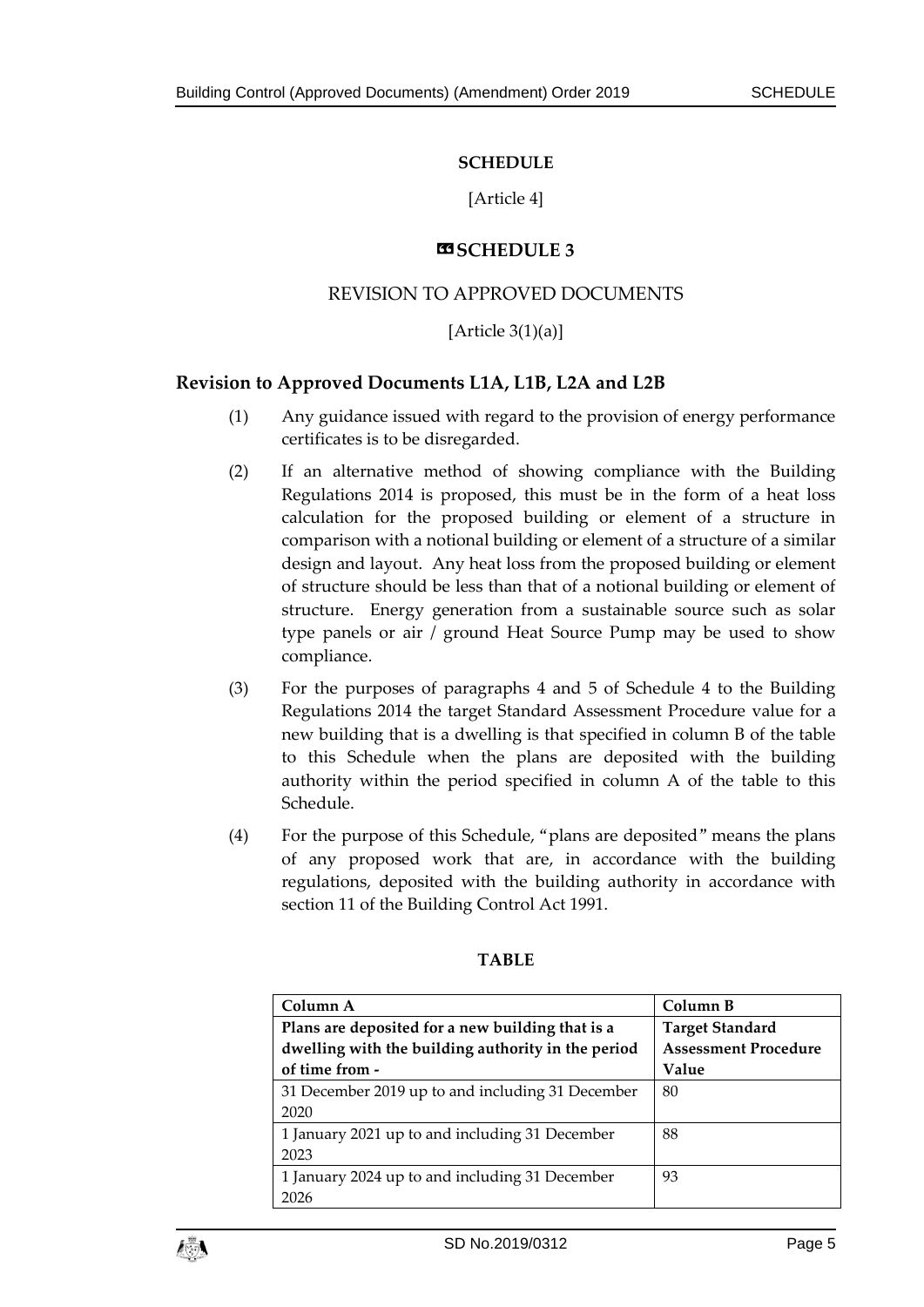| Column A                                           | Column B                    |
|----------------------------------------------------|-----------------------------|
|                                                    |                             |
| Plans are deposited for a new building that is a   | <b>Target Standard</b>      |
| dwelling with the building authority in the period | <b>Assessment Procedure</b> |
| of time from -                                     | <b>Value</b>                |
| 1 January 2027 onwards                             | 97                          |

».